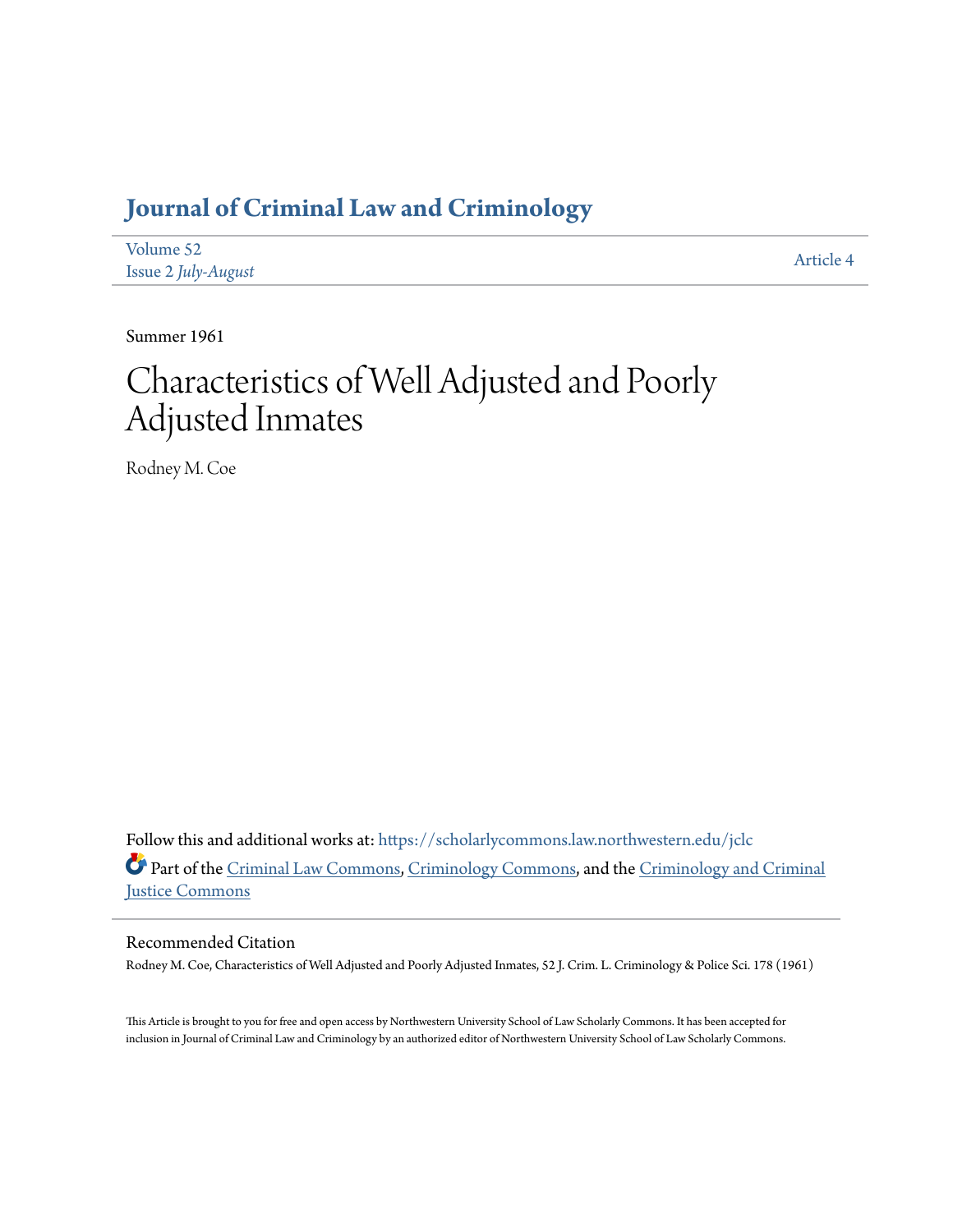#### CHARACTERISTICS **OF** WELL ADJUSTED **AND** POORLY **ADJUSTED** INMATES\*

RODNEY M. **COE**

The author is an assistant in the Department of Sociology-Anthropology of Washington University in Saint Louis where he teaches criminology. He was formerly associated with the Rehabilitation Institute at Southern Illinois University, Carbondale, Illinois.

In this article, Mr. Coe reports on the results of a recent study aimed at determining what social characteristics can be relied upon in determining which new inmates will readily adjust to prison routine and which will adjust either not at all or with great difficulty. The author expresses the hope that his findings, based upon a study of 200 inmates in an Illinois maximum security prison, will provide a first step toward the construction of an easily administered prediction instrument which will provide valuable information for administrators, classification committees, and other officials.-EDITOR.

**Of** the many problems facing correctional administrators, one of the greatest concerns inmate adjustment to institutional routine. To date, the most promising aid for the solution of this problem is the classification process, although even this has been deficient in many respects.<sup>1</sup> These deficiencies are evident when one considers that, as a matter of daily routine, correctional officials must make many decisions regarding disposition of cases of violations of institutional regulations. In effect, these decisions are actually predictions, based on the case study method. Glaser has said that "the typical correctional official, at almost every level and type of correctional activity, must make predictions as to the probable future behavior of his charges."2 Moreover, Loveland has stated that officials concerned with treatment "can use diagnostic and treatment tools only as they are developed **by** the arts and sciences concerned with human behavior."<sup>3</sup> George Train, who studied prison riots, has also indicated a need for a device to determine instances of maladjustment

**\* I** am indebted to Dr. Albert **J.** Shafter, Assistant Director, Rehabilitation Institute, Southern Illinois University, Carbondale, for his many helpful sugges- tions and criticisms. I also wish to thank Ross V. Randolph, Warden, Raymond H. Groff, **Supervising** Sociologist, and Ralph P. Darling, Supervising Psy- chologist, all of the Illinois State Penitentiary at Menard, Illinois, for their cooperation in this project. **<sup>I</sup>**Loveland, **Classifwation** in the *Prison* System, *in* <sup>1</sup> Loveland, *Classification in the Prison System*, in TAPPAN (ed.), CONTEMPORARY CORRECTION 91 (1951).

See also Coe **&** Shafter, Survey *of Classi fication Systems in the United States,* 49 **J.** Cmi. L., **C. & P.S. 316 (1958).** <sup>2</sup> Glaser, *Testing Correctional Decisions,* 45 **J.** Can.

L., **C.** & **P.S.** 679 **(1955).** 3Loveland, *op. cit. supra* note **1,** at 104.

before the problem becomes acute.4 To this end, it is felt that a prediction instrument for determining probable degree of adjustment to institutional routine would be a valuable aid for classification committees, wardens, and other correctional officials.

The investigation described in this paper was designed to provide a start toward construction of such an instrument. The purpose of the study was to determine whether there are characteristics which would differentiate those inmates who have **a** record of good adjustment from those who have **a** record of poor adjustment.'

The data for this study were obtained at the Illinois State Penitentiary at Menard. This is one of **Illinois'** three maximum security institutions for male felons and, at the time of the study, housed approximately **2300** inmates.

#### **OTHER STUDIES IN ADJUSTMENT**

**A** review of the literature was made to obtain suggestions on methodology and characteristics for study. The studies in adjustment relevant to this investigation are few in number and, with one exception, provide little information regarding methodology. For this reason, studies in parole

 $4$  Train, Unrest in the Penitentiary, 44 J. CRIM. L.,

**C. & P.S. 277 (1953). 5** For this study, "good" adjustment has been de-fined as no more than one minor disciplinary report in the past **six** months, long time on a preferred **job,** long time in the same cell and/or with the same cell partner. Conversely, "poor" adjustment has been defined as three or more major infractions or five or more minor violations of institutional regulations, frequent changes in work assignments, frequent changes in cell assignment and/or cell partner.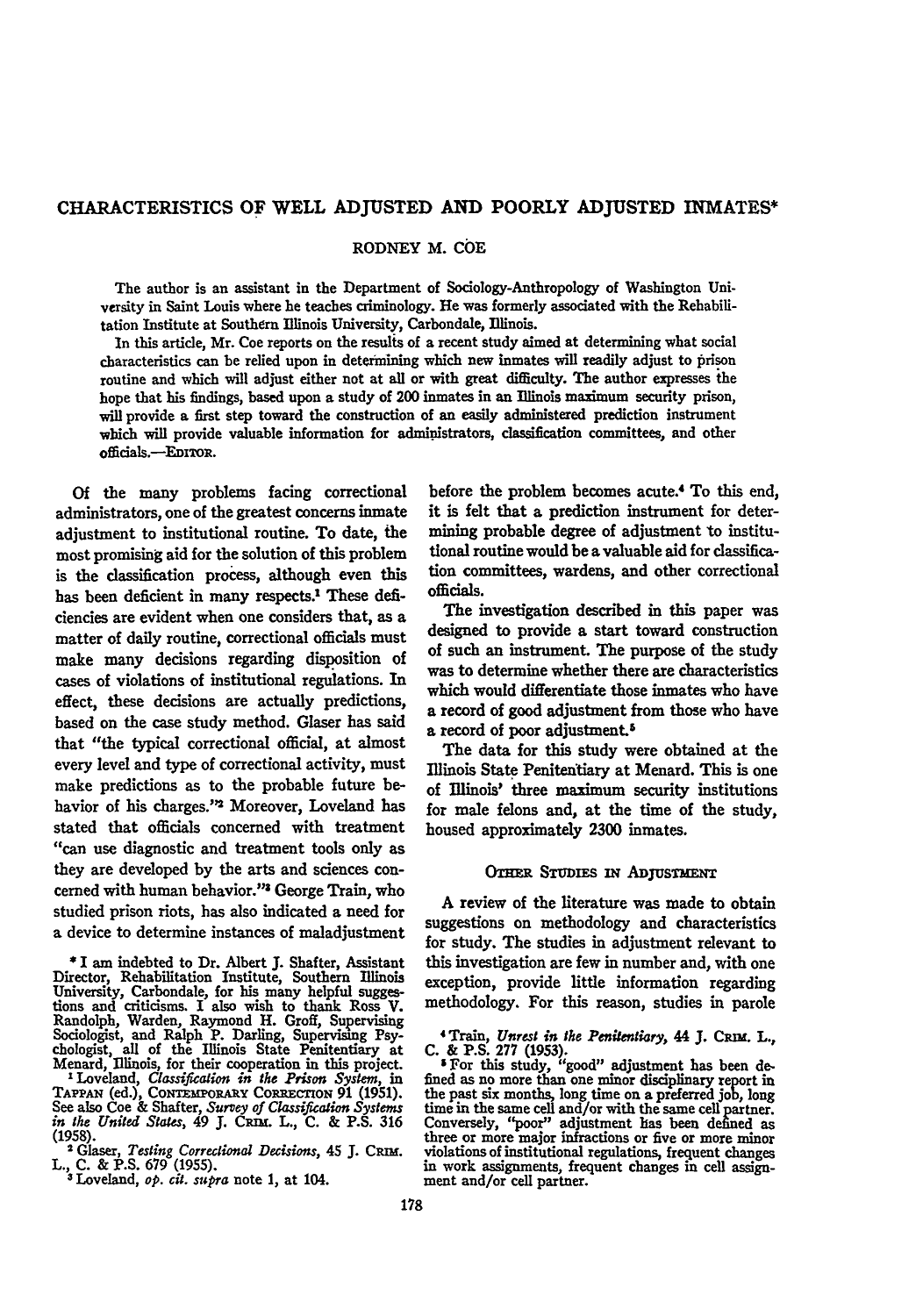prediction were investigated for methodological suggestions.

Schnur studied the relationship between institutional conduct and recidivism. He concluded that **(1)** the older a man is at commitment, the less likely he is to misbehave in prison; and (2) the more serious a man's criminal activity prior to commitment, the more frequently he is cited for violations of institutional rules.<sup>6</sup>

Driscoll reported on an attempt to devise an instrument for predicting institutional adjustment using an Adjustment Analysis Rating Scale, the MMPI, and a locally devised prison projective test patterned on the TAT. The four general areas of interest were social, vocational, personal, and behavioral factors. One conclusion was that maladjusted inmates are usually younger and single.7

Hand and Lebo attempted to predict institutional adjustment of delinquent boys. They correlated results on the California Test of Personality with an Institutional Adjustment Inventory. The IAI was found by dividing the total score for misbehavior in the institution (the more serious the misbehavior, the higher the score) by the number of months spent in the institution. The total score was found by addition of scores on the personal adjustment and social adjustment sections of the **IAI.** Despite correlation coefficients ranging from .3 to .4 the authors concluded that the CTP is a valid instrument for predicting adjustment.<sup>8</sup>

One of the most recent investigations in this area was conducted by Zink who studied two groups of inmates in a county workhouse. **Of** the twenty-six factors considered, sixteen were studied quantitatively and only age at first arrest, age at present sentence, and the length of present sentence were statistically significant. In addition, ten factors were reported only in terms of percentages with no statistical analysis. <sup>9</sup>

While not directly concerned with prediction, the study described in this article was aided by parole prediction studies since the latter contain

L. **& C. 36 (1949). <sup>7</sup>**Driscoll, *Factors Related to Institutional Adjustment*

of Prison Inmales, 47 J. ABN. & Soc. PSYCH. 593 (1952).<br><sup>8</sup> Hand & Lebo, *Prediction of Institutional Adjustment of Delinquent Boys*, 45 J. CRIM. L., C. & P.S. 694

information regarding characteristics previously studied and procedures used, and, even more important, they provide a rationale by which data of this type can be used in scientific investigations. It should be recognized, however, that factors found to be positively associated with success on parole may not necessarily be predictive of good prison adjustment. From these studies, however, it has been possible to select a list of characteristics for study.10

#### METHOD OF PROCEDURE

The method of procedure in this study involved three basic assumptions. First, it was assumed that inmate adjustment runs on a continuum from poor to good. Second, all inmates have characteristics which can be objectified and studied. Third, on the basis of these characteristics, inmates can be placed in more or less stable categories. The null hypothesis is that no significant differences exist between the characteristics of those inmates who adjust to institutional routine and those who do not adjust.

The selection of the two samples for comparison was accomplished in two steps. First, a panel of nine institutional officials acting as judges submitted a list of names of inmates whom they considered to be the best adjusted and the most poorly adjusted according to the criteria.<sup>11</sup> These lists were collated and those names which appeared more than once were selected for initial investigation. The total N in each group was brought to one hundred by restricted random selection of names which remained on the lists. Secondly, institutional records were investigated for corroborating evidence of level of adjustment. Moreover, where necessary for clarification or completion of information, personal interviews with inmates were held.

This method of sample selection, rather than a random selection, was chosen in order to obtain a larger sample of inmates who would fall at either extreme of the continuum of adjustment. If the simple random sample method had been used, the majority of inmates would have been placed in the "middle range" of the continuum and only a few would have fallen at either end. Since a comparison

<sup>\*</sup> Schnur, *Prison Conduct and Reddivism, 40* J. *CRnI.*

**<sup>(1955).</sup>** *9* **ZINK, AN** INVESTIGATION OF CHARACTEROLOGIC **AND/OR** ENVIRONMENTAL **DIFFERENCES BETWEEN** TROUBLE &KERS **AND** NoN-TRouBLEmAKERS IN **A** PRISON **SoCIETY** (unpublished thesis, University of Delaware, **1956).**

**<sup>10</sup>**For an extensive review of the same literature, see Monachesi, *The Prognosis of Recidivism: American Studies,* 20 MIDWEST **SOCIOLOGIST** 1 (1957), and Monachesi, *American Studies in the Prediction of Recidivisim,* 41 **J.** CRnr. L. & **C.** 268 **(1950).**

<sup>&</sup>lt;sup>11</sup> For the criteria utilized, see note 5, supra.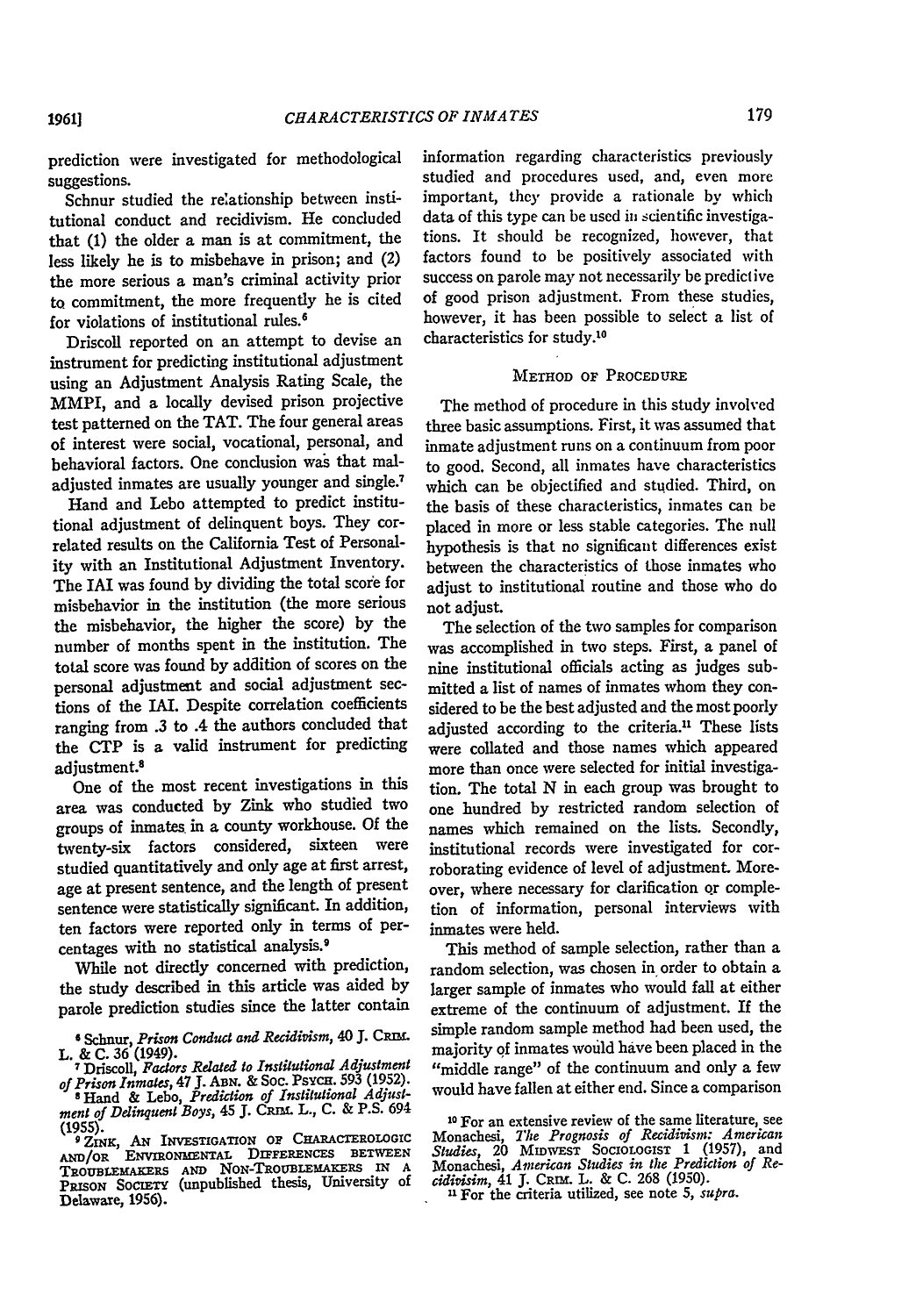of the inmates at the extremes would provide a sharper contrast in characteristics, it was felt that sample selection by judges would better yield the desired results.

The data collected were limited to precommitment characteristics and initial classification factors, since it was assumed that it is desirable to predict probable institutional adjustment before the new inmate is removed from segregation and placed in the general prison population. While it would be interesting to trace the adjustment or nonadjustment of prisoners in relation to such factors as parole denial, family interest, enrollment in correspondence and trade courses, anticipated date of release, influence of group associations in the institution, etc., this is another type of study. No attempt was made at longitudinal case studies to determine the effect of post-classificatory institutional factors on adjustment.

Although some overlap existed, the data generally fell into four broad categories: (1) personal data, (2) early social data, (3) present (precommitment) data, and (4) criminal data. The fortyone characteristics collected from institutional records are outlined below.

- 1. Age at admission
- 2. Race
- 3. Citizenship
- 4. Religion
	- a. Protestant
	- b. Catholic
	- c. Jewish
	- d. None
- **5.** Educational level
	- a. None
	- b. Less than eighth grade
	- c. Eighth grade
	- d. Some high school
	- e. High school graduate
	- **f.** Some college
	- g. College graduate
- 6. Occupational status
	- a. Professional and managerial
	- b. Sales
	- c. Farm owner
	- d. Service
	- e. Laborer
- 7. Employment record
	- a. Continually employed
	- b. Intermittently employed
	- c. On relief
	- d. Unemployed
- **8.** Type of military discharge
	- a. Honorable
	- b. Dishonorable
	- c. Other (BCD, Undesirable)
	- d. No service
- **9.** Intelligence rating (Army Alpha or AGCT) a. Extremely superior
	- **b.** Very superior
	- **c.** Superior
	- d. High average
	- e. Average
	- **f.** Low average
	- **g.** Dull normal
	- h. Borderline
	- i. Mental defective
- 10. Home status
	- a. Superior
	- b. Average
	- c. Inferior
	- **d.** Unknown
- **11.** Home conditions
	- a. Organized
	- b. Broken-death
		- -divorce
		- -desertion
		- -separation
- 12. Number of children in family
- **13.** Sibling rank
	- a. Only child
		- **b.** First
		- c. Middle
		- d. Last
		- e. Other
	- **f.** Unknown
- 14. Inmate reared **by**
	- a. Parents
	- b. Mother
	- c. Father
	- d. Other relatives
	- e. Institution
	- f. Foster parents
- **15.** Economic status of parental home
	- a. Dependent
	- b. Marginal
	- c. Comfortable
- **16.** Marital status
	- a. Single
	- **b.** Married
	- c. Divorced
	- **d.** Separated
	- e. Widowed
	- **f.** Common law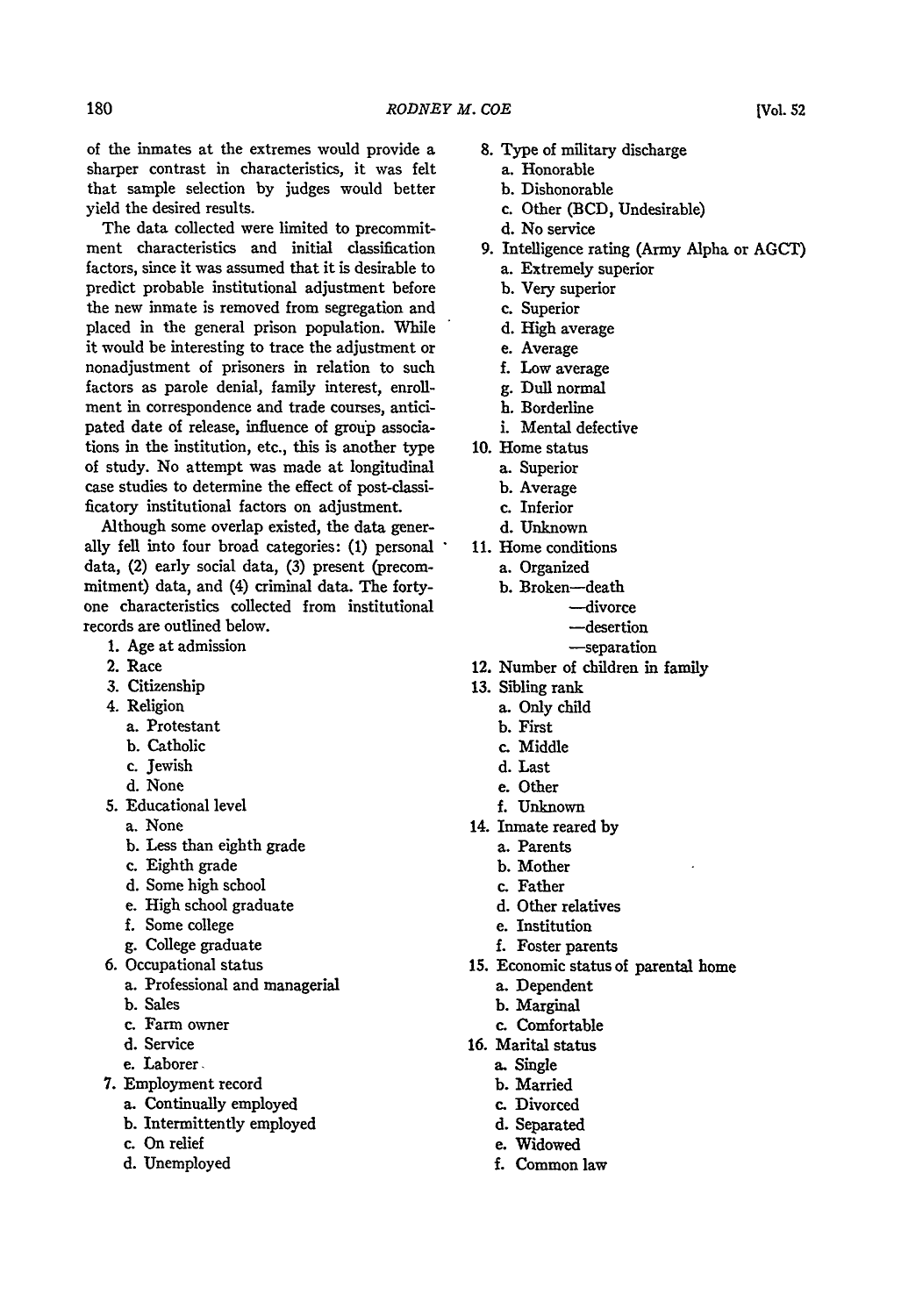- **17.** Number of times married
- **18.** Number of children
- **19.** Economic status of inmate's home
	- a. Dependent
	- b. Marginal
	- c. Comfortable
- 20. Length of residence in community
- 21. Area classification
	- a. Urban
	- **b.** Rural
- 22. Personality evaluation
	- a. Normal (no gross defects)
	- **b.** Inadequate
	- c. Egocentric
	- **d.** Unstable
	- e. Psychopathic
- **23.** Mobility
	- a. Stable
	- **b.** Moderate
	- c. Unstable
- 24. Drinking habits
	- a. Abstinate
	- b. Moderate
	- c. Intemperate
- **25.** Emotional stability
	- a. Stable
	- **b.** Moderate
	- c. Unstable
- **26.** Offense
	- a. Robbery
	- **b.** Burglary
	- c. Larceny
	- d. Fraud
	- e. Murder
	- **f.** Sex
- **g.** Miscellaneous
- **27.** Type of sentence
	- a. Definite
	- **b.** Indeterminate
- **28.** Length of sentence (Maximum term)
- 29. Classification type
	- **a.** Improvable
	- **b.** Questionably improvable
	- c. Doubtfully improvable
	- d. Unimprovable
- 30. Type of offender
	- a. First
	- **b.** Occasional
	- c. Juvenile recidivist
	- d. Recidivist
	- e. Habitual
- **31.** Age at time of first arrest
- **32.** Number of previous arrests
- **33.** Number of previous convictions
- 34. Number of commitments to juvenile institutions
- **35.** Number of previous commitments to adult institutions
- 36. Total time served
- **37.** Number of times paroled
- **38.** Number of times violated parole
- 39. Number of associates in current offense
- 40. Type of commitment
	- a. Court
		- **b.** Transfer
	- c. Parole violator
- 41. Prognosis
	- a. Favorable
	- **b.** Problematic
	- c. Doubtful
	- **d.** Guarded
	- e. Unfavorable

When the data had been collected, the distributions of inmates for each factor were determined. Statistical analysis utilized the t-test for fourteen items which **had** continuous distributions and the **chi** square test for the remaining twenty-seven items.

In the process of gathering data, four methodological problems arose. First, information such as highest academic grade completed, length of residence in community, drinking habits, etc., is obtained from the inmate, and frequently is not verified. It must be remembered, however, that this situation is typical in research involving the use of official prison records. Reckless' statement that "the information in agency records which sociologists must use for computation of risk is just about as good as the information which life insurance actuaries must use"'2 would seem to indicate that these data are useful despite the fact that they are not always verified.

Secondly, the selection of inmates by the judges is open to criticism on grounds that their choices could have been determined by personal factors rather than according to the criteria. This problem was at least partially solved by the spot check of names submitted by the judges. It should be added that in only one case was an inmate's name rejected because he did not meet the criteria for selection. Actually, if an error in selection occurred, it probably was one of omission rather than com-

<sup>2</sup> Reckless, *The Implications of Prediction in Sociology*, 6 AMER. Soc. REV. 471 (1941).

**19611**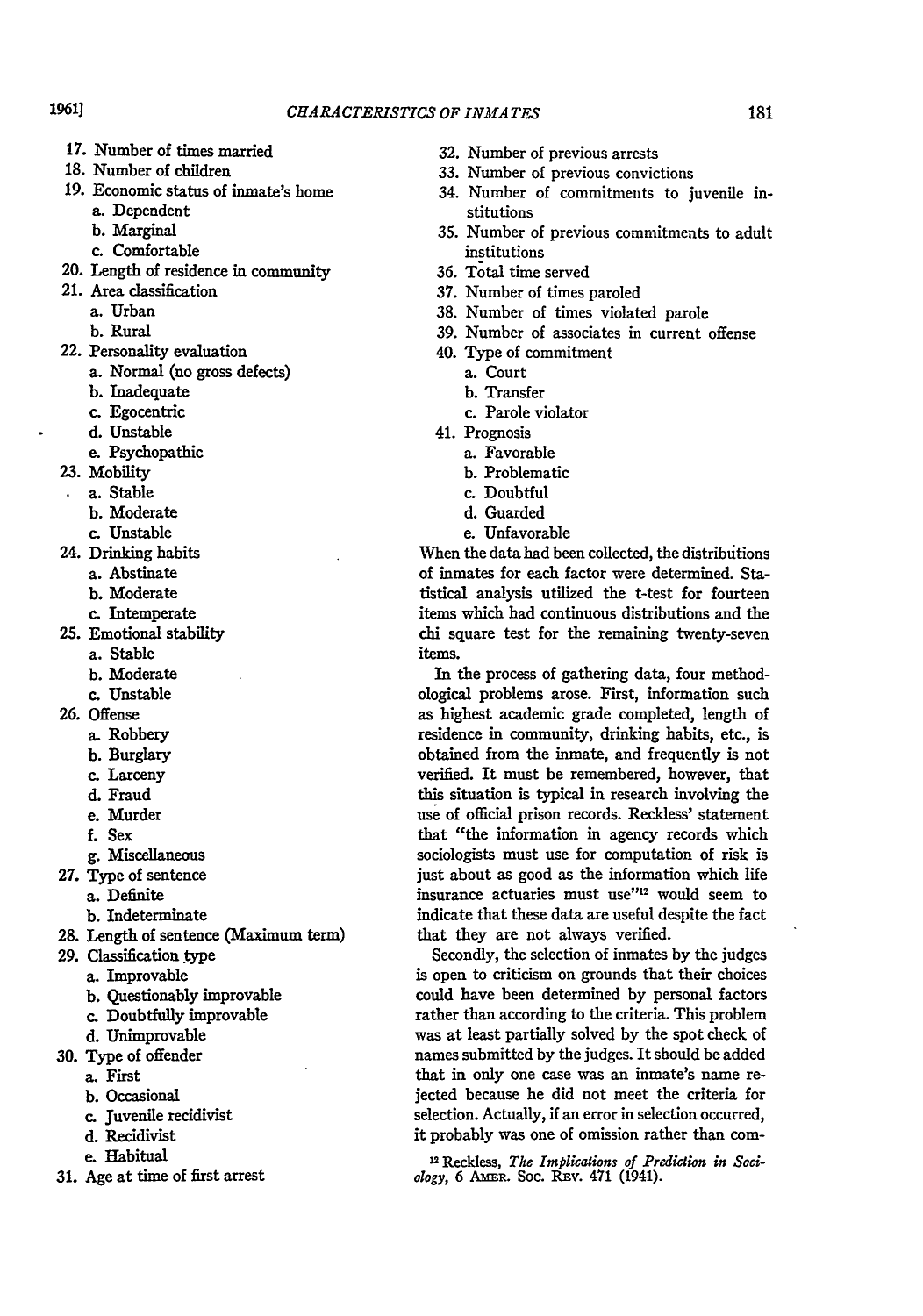TABLE 1 **NON-SIGNIFICANT CHARACTERISTICS** 

| Characteristic                       | Test<br><b>Used</b> |                          | Degree of t Value or<br>Freedom X <sup>2</sup> Value |
|--------------------------------------|---------------------|--------------------------|------------------------------------------------------|
| A. Personal Data                     |                     |                          |                                                      |
| Citizenship                          | $X^2$               | 2                        | 3.10                                                 |
| Religion                             | $X^2$               | $\overline{2}$           | .04                                                  |
| Education level                      | X <sup>2</sup>      | 6                        | 6.98                                                 |
| Type military discharge              | X <sup>2</sup>      | 3                        | 6.00                                                 |
| Intelligence rating                  | $X^2$               | 7                        | 9.86                                                 |
| B. Early Social Data                 |                     |                          |                                                      |
| Number of children in                |                     |                          |                                                      |
| family                               | t                   |                          | .90                                                  |
| Sibling rank                         | $X^2$               | 5                        | 2.48                                                 |
| C. Current Social Data               |                     |                          |                                                      |
| Number of times married.             | t                   |                          | .38                                                  |
| Number of children                   | t                   |                          | .44                                                  |
| Area classification                  | X <sup>2</sup>      | $\mathbf{1}$             | 1.62                                                 |
| Mobility                             | $\mathbf{X}^2$      | 2                        | 4.18                                                 |
| Drinking habits                      | X2                  | $\overline{2}$           | .98                                                  |
| Emotional stability                  | X <sup>2</sup>      | $\overline{2}$           | 4.76                                                 |
| D. Criminal Data                     |                     |                          |                                                      |
| Type of sentence                     | $X^2$               | 1                        | .74                                                  |
| Number of previous ar-               |                     |                          |                                                      |
| rests.                               | t                   |                          | .66                                                  |
| Number of previous con-              |                     |                          |                                                      |
| victions.                            | t                   |                          | .81                                                  |
| Number of commitments                |                     |                          |                                                      |
| to juvenile institu-                 |                     |                          |                                                      |
| $tions. \ldots \ldots \ldots \ldots$ | t                   |                          | .36                                                  |
| Number of previous com-              |                     |                          |                                                      |
| mitments to adult in-                |                     |                          |                                                      |
| stitutions                           | t                   |                          | .20                                                  |
| Total time served                    | t                   | J.                       | .28                                                  |
| Number times paroled                 | t                   | $\overline{\phantom{a}}$ | . 10                                                 |
| Number times violated                |                     |                          |                                                      |
| parole                               | t                   |                          | .00                                                  |
| Number of associates in              |                     |                          |                                                      |
| current offense                      | t                   |                          | .26                                                  |
|                                      |                     |                          |                                                      |

mission, i.e., only those names submitted **by** the judges could be checked for accuracy. It was not feasible to investigate the records for those inmates not selected to determine if they also met the criteria for selection.

Third, information for factors such as mobility, drinking habits, emotional stability, etc., was not specific enough to provide adequate classification, but rather permitted only very rough categories. This factor could account for the non-significance of these data.

Fourth, it was necessary to use the categories already determined for most of the criminal data. The categorization for characteristics of personality evaluation, classification type, and prognosis does not provide mutually exclusive and nonoverlapping items. Some of the categorizations are more or less on a continuum making placement of inmates in a category somewhat unreliable. However, this paper has not tried to determine a new system of classification but rather to determine the effectiveness of the system now in use.

#### **FINDINGS**

The statistical analysis revealed that twentytwo of the forty-one characteristics studied did not significantly differentiate well adjusted from poorly adjusted inmates. (See Table **1)** Personal characteristics found not to be significant were citizenship, religion, educational level, type of military discharge, and intelligence rating. Two early social characteristics-number of children in the family and sibling rank-did not indicate a significant difference. The following present social characteristics also have no discriminatory ability: number of times married, number of children, area classification, mobility, drinking habits, and emotional stability. The remaining non-significant characteristics are concerned with criminal data: type of sentence, number of previous arrests, number of previous convictions, number of commitments to juvenile institutions, number of previous commitments to adult institutions, total time served, number of times paroled, number of times violated parole, and number of associates on current offense. With the exception of Ohlin, who had found the number of associates to be a discriminating factor, there has been general agreement between this study and the literature as to the non-significance of these factors.<sup>13</sup>

The nineteen statistically significant characteristics (shown in Table 2) provide a basis for comparison of well adjusted and poorly adjusted inmates. First, well adjusted offenders tend to be white men (82%) who are older at the time of admission to prison. They have had good employment records, most often as laborers. The majority of poorly adjusted prisoners are also white (65%), but that group contains a significantly high proportion of Negroes. Many in this group have records of haphazard employment and unemployment.

Secondly, early social data indicate that 49% of the well adjusted inmates come from homes classified as average or superior. They tend to

<sup>13</sup> OHLIN, SELECTION FOR PAROLE 128 (1951).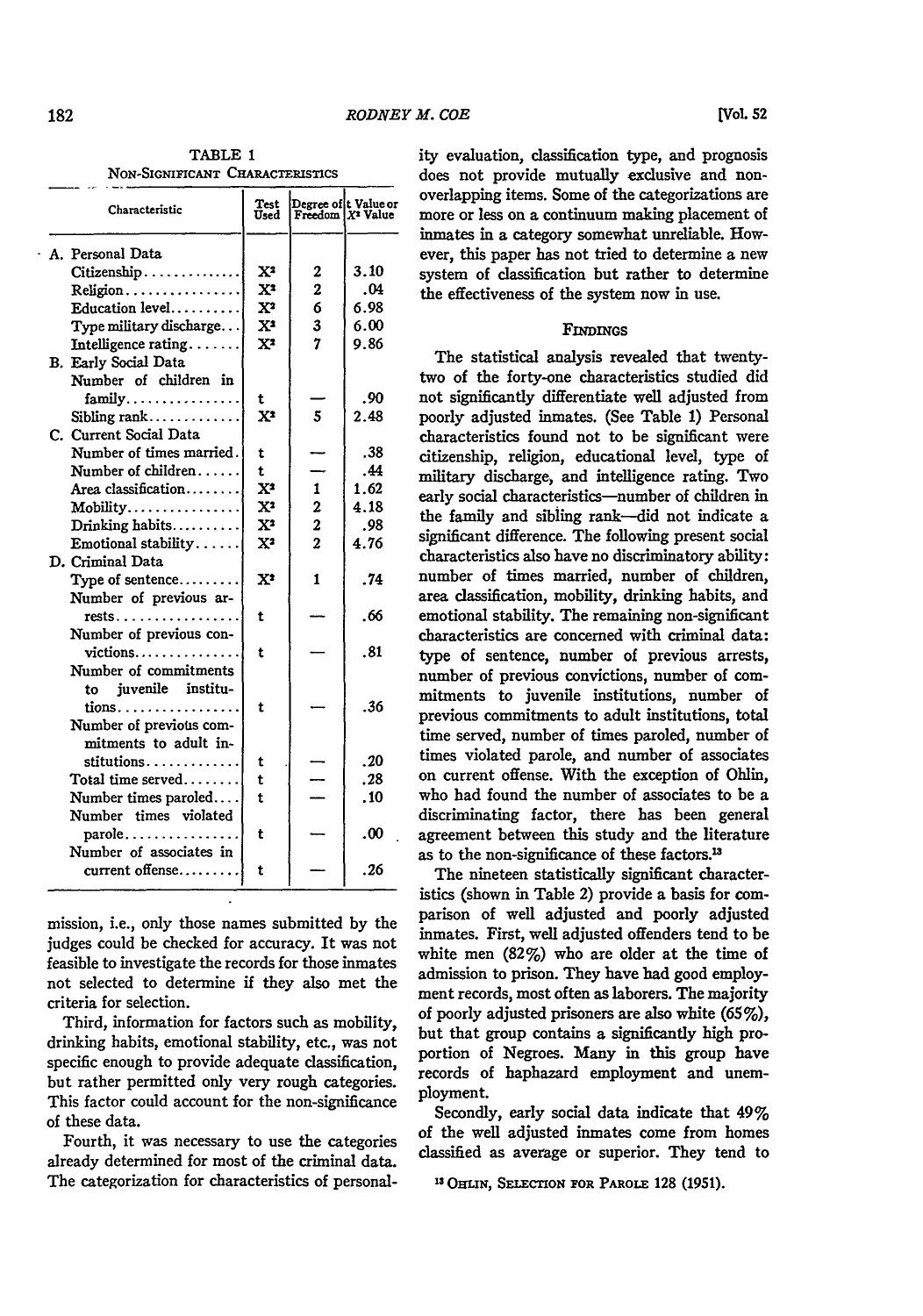have been raised by both parents in economic situations that have been called marginal or comfortable. In contrast, the poorly adjusted prisoners come from average or superior homes in only 29% of the cases, while the remainder come from inferior homes. These homes also were very often lacking in one or the other of the parents and tended to be classified as economically marginal or dependent.

Third, only 37% of the well adjusted inmates were single compared to **61%** of the poorly adjusted group. In addition, most of the former group had a higher economic status due, in part, to their generally better employment records. Over half  $(53\%)$  of the well adjusted inmates had resided in the same community most of their lives compared to only 24% of the poorly adjusted men. On the basis of the prison staff's evaluation of personality, well adjusted inmates were rated as having "better" personalities than poorly adjusted prisoners.

Fourth, a comparison of characteristics related to criminal data would indicate that well adjusted inmates committed offenses of theft and stealth less often than the poorly adjusted group (49% and **69%** respectively) and more frequently were involved in offenses of violence and emotion (29% and 23% respectively). As a result, well adjusted offenders received the longest sentences. Classification reports showed that well adjusted prisoners were generally classified as improvable or questionably improvable and tended to be first or occasional offenders (57%). In contrast, poorly adjusted inmates received questionably or doubtfully improvable classifications and tended to have fewer first or occasional offenders (39%). Recidivists make up **30%** of the well adjusted group and nearly half (47%) of the poorly adjusted group. The prognosis for self-improvement was generally better for well adjusted prisoners who tended to be older at the time of arrest than for poorly adjusted inmates.

A successful effort was made in this study to show that there are factors which differentiate well adjusted inmates from poorly adjusted inmates. These data provide clues which, supplemented by further research, can lead to the development of a formula for prediction of institutional adjustment.<sup>14</sup>

|                                                | -----------    |                |                                                      |
|------------------------------------------------|----------------|----------------|------------------------------------------------------|
| Characteristic                                 | Test<br>Used   |                | Degree of t Value of<br>Freedom X <sup>2</sup> Value |
| A. Personal Data                               |                |                |                                                      |
| Age at admission                               | t              |                | $2.52*$                                              |
|                                                | $X^2$          | $\mathbf{1}$   | $8.11+$                                              |
| Occupational status.                           | X <sup>2</sup> | 4              | 17.76†                                               |
| Employment record.                             | X <sup>2</sup> | 3              | 22.60†                                               |
| B. Early Social Data                           |                |                |                                                      |
| Home status                                    | X <sup>2</sup> | 3              | $11.62\dagger$                                       |
| Home conditions                                | X <sup>2</sup> | 4              | 17.76†                                               |
| Inmate reared by                               | $X^2$          | 5              | 13.06*                                               |
| Economic status (par-                          |                |                |                                                      |
| $ents) \ldots \ldots \ldots$                   | X <sup>2</sup> | $\overline{2}$ | $6.85*$                                              |
| C. Current Social Data                         |                |                |                                                      |
| Marital status                                 | $X^2$          | 5              | 28.06†                                               |
| Economic status (in-                           |                |                |                                                      |
| $mate) \ldots \ldots \ldots \ldots$            | X?             | $\overline{2}$ | $8.54*$                                              |
| Length of residence in                         |                |                |                                                      |
| $commuity$                                     | X <sup>2</sup> | 7              | 20.00†                                               |
| Personality evaluation                         | X <sup>2</sup> | 4              | $12.40*$                                             |
| D. Criminal Data                               |                |                |                                                      |
| $Office.$                                      | $X^2$          | 6              | 22.94†                                               |
| Length of sentence.                            | t.             |                | $2.00*$                                              |
| Classification type.                           | $X^2$          | 3              | 12.28†                                               |
| Type of Offender                               | X <sup>2</sup> | 4              | 23.72†                                               |
| Age at first arrest                            | t.             |                | 3.34 <sub>†</sub>                                    |
| Type of commitment                             | $X^2$          | $\mathbf{z}$   | 20.80†                                               |
| $Prognosis \ldots \ldots \ldots \ldots \ldots$ | X <sup>2</sup> | 4              | $13.20*$                                             |
|                                                |                |                |                                                      |

**TABLE** 2 SIGNIFICANT CHARACTERISTICS

**\*** Significant at the five per cent level.

t Significant at the one per cent level.

#### **AREAS FOR ADDITIONAL RESEARCH**

The analysis of data for this study indicates several areas where additional research is needed. The design was intended to be exploratory rather than conclusive and the data reflected this in seven more or less related areas.

First, since this investigation was limited to precommitment data and classificatory factors, a need for longitudinal studies using the case study method has become apparent. Research is needed on the effects on institutional adjustment of such factors as parole denial, influence of group associations, family interest, enrollment in correspondence courses, anticipated date of release, etc.

Secondly, as reported in the literature, some characteristics noted as significant in studies of parole prediction have also been found significant in studies of adjustment to institutional routine. However, additional investigation is needed to determine the relationships between prison adjust-

**<sup>14</sup>** Certain corroborating evidence from an advanced study, not available when this investigation was completed, may be found in Wolfgang, *Quantitative Analysis of Adjustment to the Prison Community*, **51 J. CELM. L., C. & P.S. 607 (1961).**